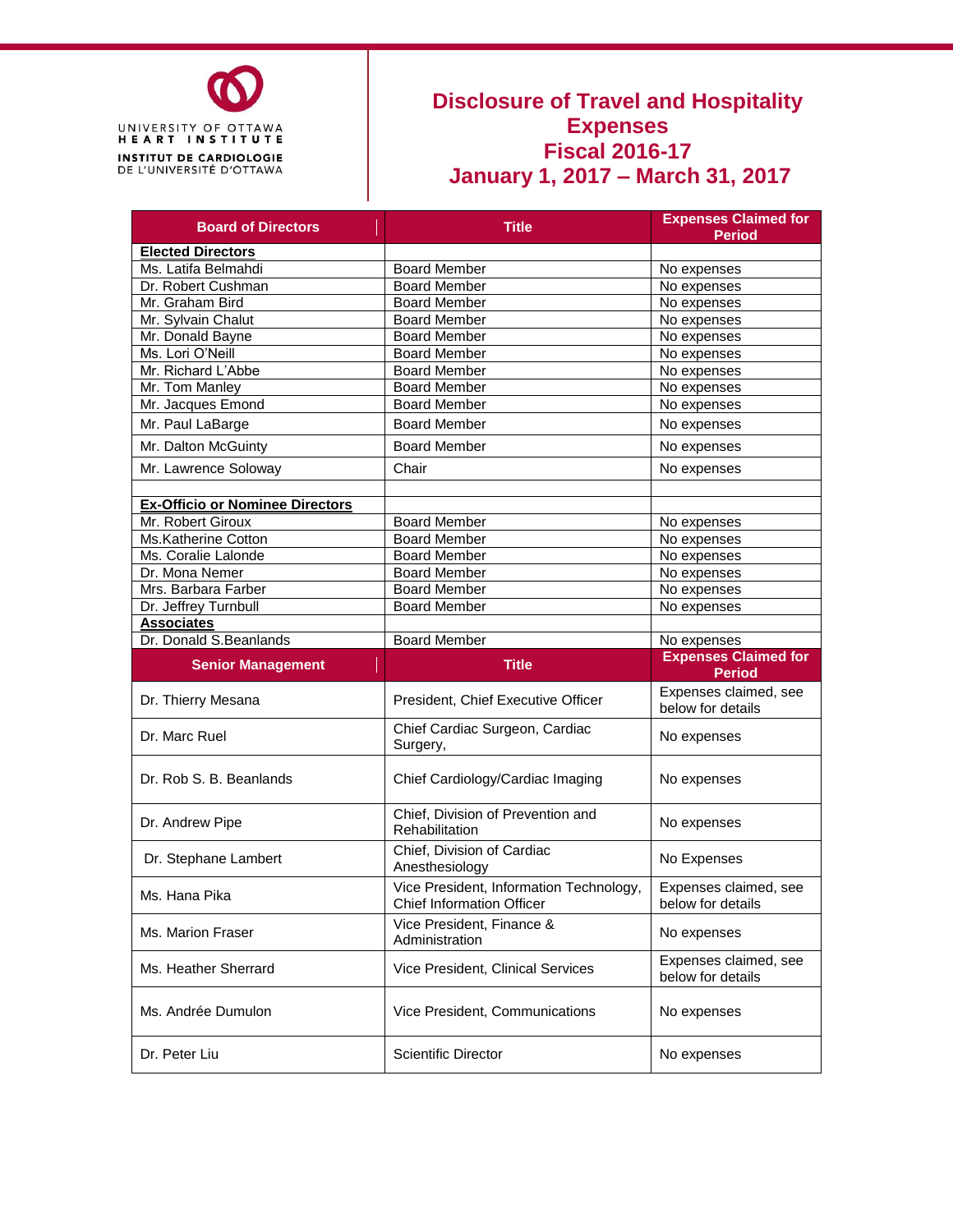

### **Executive Expense Report**

| Name                |                                    | <b>Title</b>     |                        |                                               | For the Quarter |             |               |                   |
|---------------------|------------------------------------|------------------|------------------------|-----------------------------------------------|-----------------|-------------|---------------|-------------------|
| Dr. Thierry Mesana  | President, Chief Executive Officer |                  |                        | Fourth Quarter (January 1 - March 31)<br>2017 |                 |             |               |                   |
|                     |                                    |                  | <b>Travel Expenses</b> |                                               |                 |             |               |                   |
| <b>Trip Details</b> |                                    | <b>Breakdown</b> |                        |                                               |                 |             |               |                   |
|                     |                                    | Airfare/Train    | Transportation*        | Accommodation                                 | <b>Meals</b>    | Incidentals | Parking/Tolls | <b>Total/Trip</b> |
| Purpose             | Date(s)                            |                  |                        |                                               |                 |             |               |                   |
| CEO and VP's        | December 22, 2016                  |                  |                        |                                               |                 |             |               |                   |
| Luncheon -          | <b>Destination</b>                 |                  |                        |                                               |                 |             |               |                   |
|                     | Pomery House, Ottawa               | \$               | \$                     | \$                                            | \$194.60        | \$          | \$            | \$194.60          |
| Purpose             | Date(s)                            |                  |                        |                                               |                 |             |               |                   |
| Presentation on the | January 17 - 18, 2017              |                  |                        |                                               |                 |             |               |                   |
| UOHI Model at       | Destination                        |                  |                        |                                               |                 |             |               |                   |
| Peter Munk Cardiac  | Toronto, Ontario                   |                  |                        |                                               |                 |             |               |                   |
| <b>Care Centre</b>  |                                    | \$394.69         | \$                     | \$237.80                                      | \$              | \$          | \$41.00       | \$673.49          |
|                     | <b>Total Travel Expenses</b>       | \$394.69         | \$                     | \$237.80                                      | \$194.60        | \$          | \$41.00       | \$868.09          |

\* Transportation expenses include: vehicle rental or own use (mileage), taxis and/or public transportation.

#### \*\* CEO and VP's Luncheon included 4 people

| <b>Other Expenses</b>       |              |
|-----------------------------|--------------|
| Please Describe:            | $\mathbb{S}$ |
| <b>Total Other Expenses</b> | \$0.00       |

| <b>Total Expenses</b> | 868.09 |
|-----------------------|--------|
|                       |        |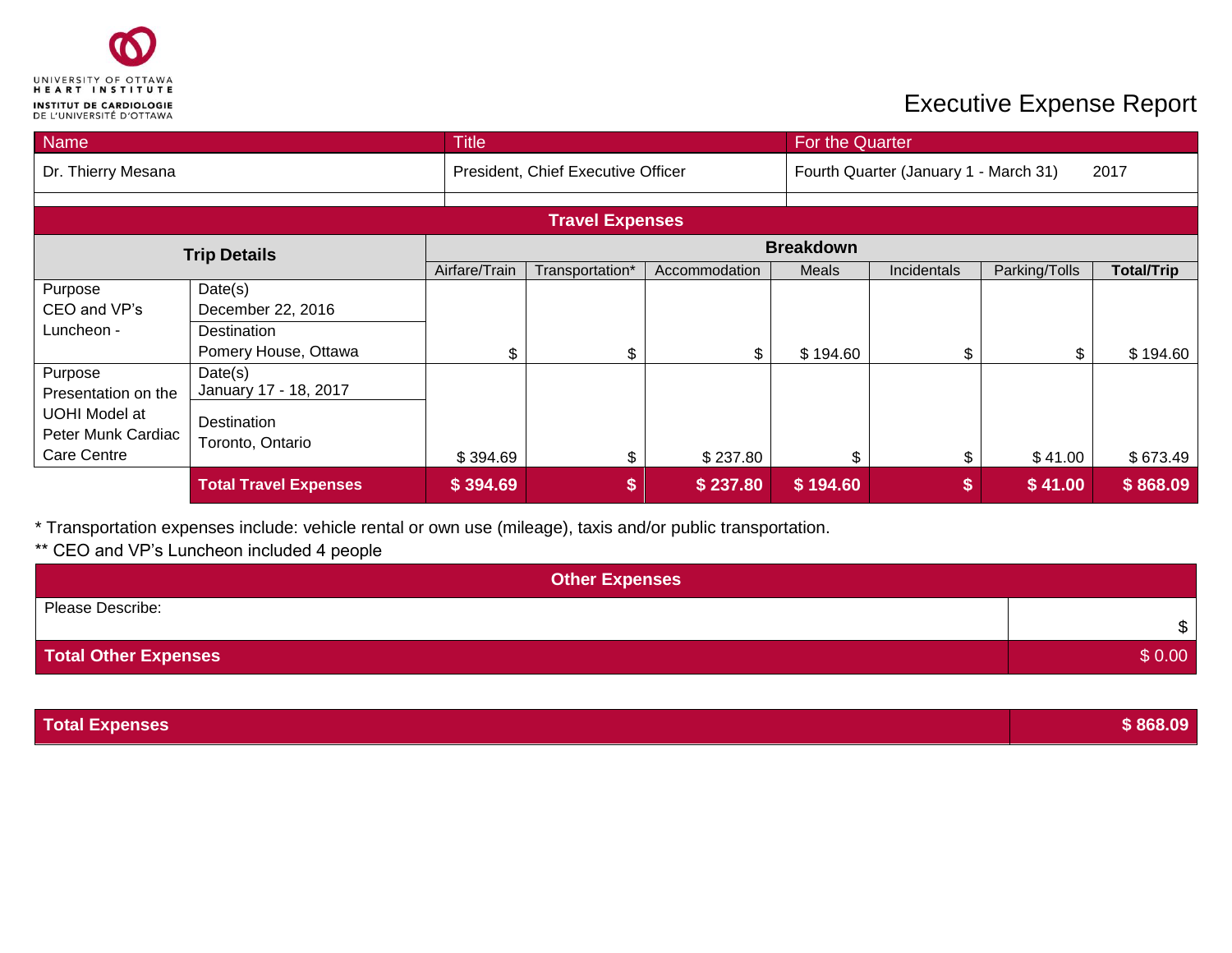

# **Executive Expense Report**

| Name                                     |                                                                       | <b>Title</b><br>For the Quarter |                                   |               |       |                                       |               |                   |
|------------------------------------------|-----------------------------------------------------------------------|---------------------------------|-----------------------------------|---------------|-------|---------------------------------------|---------------|-------------------|
| <b>Heather Sherrard</b>                  |                                                                       |                                 | Vice President, Clinical Services |               |       | Fourth Quarter (January 1 - March 31) |               | 2017              |
| <b>Travel Expenses</b>                   |                                                                       |                                 |                                   |               |       |                                       |               |                   |
| <b>Trip Details</b>                      |                                                                       |                                 | <b>Breakdown</b>                  |               |       |                                       |               |                   |
|                                          |                                                                       | Airfare/Train                   | Transportation*                   | Accommodation | Meals | Incidentals                           | Parking/Tolls | <b>Total/Trip</b> |
| Purpose<br>Ministry of Health<br>Meeting | Date(s)<br>February $7 - 8$ , 2017<br>Destination<br>Toronto, Ontario | \$587.74                        | \$42.00                           | \$305.10      |       | \$                                    | \$            | \$934.84          |
|                                          | <b>Total Travel Expenses</b>                                          | \$587.74                        | \$42.00                           | \$305.10      |       |                                       |               | \$934.84          |

\* Transportation expenses include: vehicle rental or own use (mileage), taxis and/or public transportation.

| <b>Other Expenses</b> |    |  |  |  |
|-----------------------|----|--|--|--|
| Please Describe:      | \$ |  |  |  |
| Total Other Expenses  |    |  |  |  |

| <b>Total Expenses</b> | \$934.84 |
|-----------------------|----------|
|                       |          |